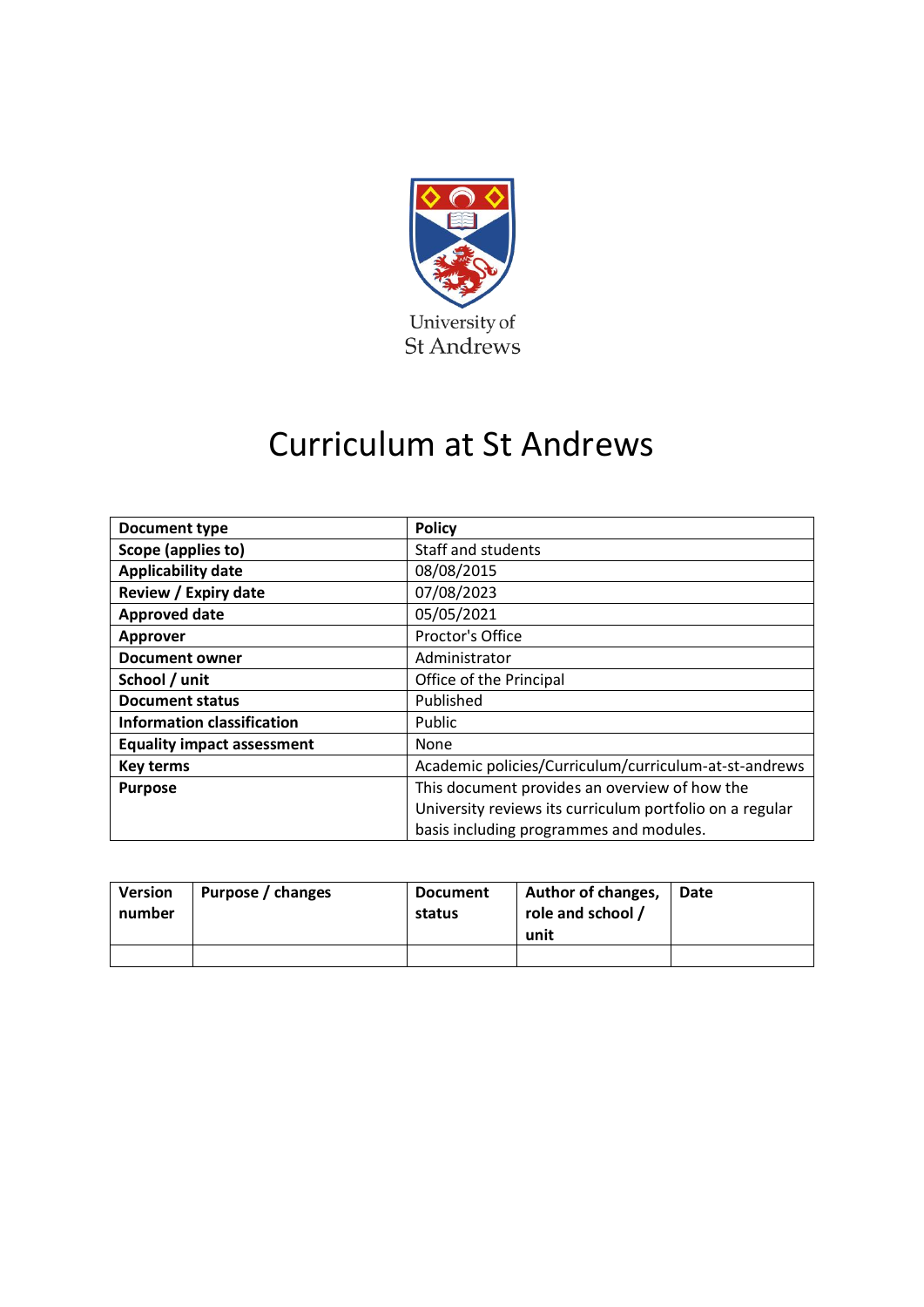## **UNIVERISTY OF ST ANDREWS CURRICULUM AT ST ANDREWS**

The main aims of the curriculum at the University of St Andrews are to foster flexible, independent thinkers who have both subject-related and generic skills in readiness for work or further study. The curriculum portfolio is developed on research-led teaching, guided by cutting edge researchers and delivered by outstanding teachers from around the world. Embedded in the core curriculum are principles of research methodology, ethics and responsibility as well as insight into global and cultural issues. The University teaches not only skills and flexible thinking, but a belief in the ability to use these beyond graduation.

The University provides an exceptional breadth and opportunity of choice, with a large range of subjects that can lead to joint degrees – you will be encouraged to try new disciplines while following your own established academic interests. The University will ensure that relevant information and advice is available when students are deciding to make such choices: to complement the key information contained in the Course Catalogue, academic staff are available for consultation in a process overseen by Associate Deans who can also provide expert guidance to students.

In order to achieve this, and to ensure that its teaching incorporates the research and related interests of its staff, the University reviews its curriculum portfolio on a regular basis including programmes and modules. Changes are made with due consideration to minimising impact, safeguarding academic standards and assuring the quality of the learning experience. These may include any of the following:

- Changes to the timetable, location, number of classes and method of delivery of modules and programmes of study, provided such alterations are minimal.
- Reasonable variations to the content and syllabus of modules and programmes of study (including in relation to Placements or Study Abroad) to ensure that teaching is research-led, current and relevant.
- Suspension, discontinuation or combining of modules or programmes of study (for example, because a key member of staff is unwell or leaves the University).